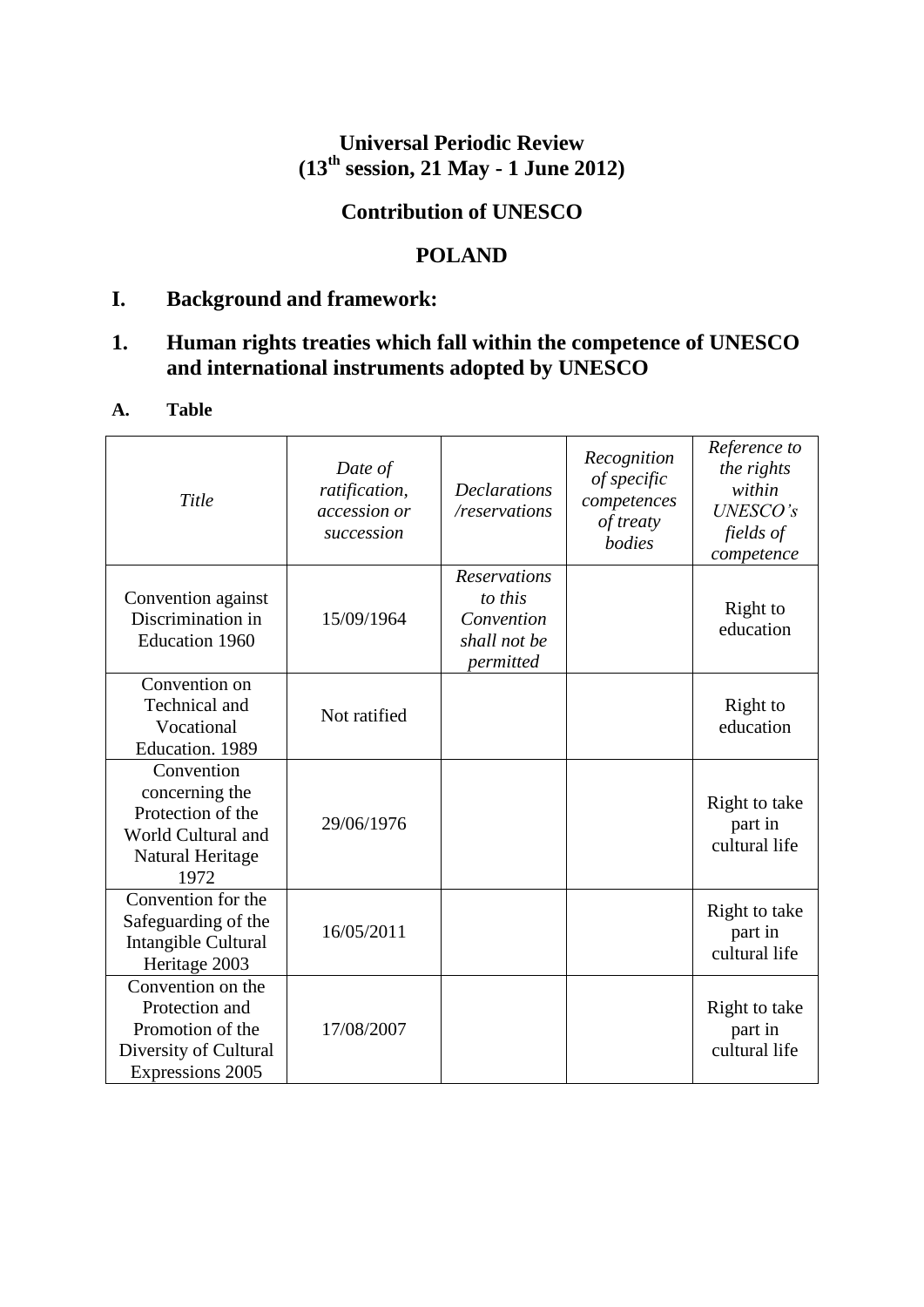# **II. Promotion and protection of human rights on the ground**

# **1. Right to education<sup>1</sup>**

#### **A. Normative Framework**

#### **i. Constitutional framework**

1. The Constitution of Poland of 1997 enshrines the right to education in its Article 70 as well as in article 35 (rights of minorities) and in article 53 (religious education and freedom of parents).

## **ii. Legislative framework**

2. The basic principles of the Polish education system are included in the *School Education Act of 7 September 1991.*

3. The *Act of 25 July 1998 amending the School Education Act of 1991*, establishes compulsory education until the age of 18.

4. The *new Act on the Implementation of the Education System reform of 8 January 1999* provides for the introduction of the new structure of the school system.

5. The new *Law on higher Education of 27 July 2005* applies to public and private higher education institutions (non-university institutions and universities) and provides a basis for the implementation of the three-cycle structure of degree programmes on line with the Bologna process.

6. As regards rights of minorities and language rights, the *Law on National and Ethnic Minorities and on Regional Language* has been adopted in 2005. In *Chapter 3 on Education and culture*, *Article 17* mentions that "The exercise of the right of persons belonging to the minority to learn or to be instructed in the minority language, and also the right of these persons to education of the minority history and culture shall be performed in accordance with the principles and procedures specified in the Act of 7 September 1991 on the system of education."

#### **B. Policy measures**

1

<sup>1</sup> *Sources:* 

<sup>-</sup> Constitution of Poland of 1997:<http://www.sejm.gov.pl/prawo/konst/angielski/kon1.htm> - World Data on Education, sixth edition, 2006-07,

[http://www.ibe.unesco.org/fileadmin/user\\_upload/archive/Countries/WDE/2006/CENTRAL\\_and\\_EASTER](http://www.ibe.unesco.org/fileadmin/user_upload/archive/Countries/WDE/2006/CENTRAL_and_EASTERN_EUROPE/Poland/Poland.pdf) [N\\_EUROPE/Poland/Poland.pdf](http://www.ibe.unesco.org/fileadmin/user_upload/archive/Countries/WDE/2006/CENTRAL_and_EASTERN_EUROPE/Poland/Poland.pdf)

<sup>-</sup> Eurydice, Structure of education and training system in Europe, Poland, 2009/10, [http://eacea.ec.europa.eu/education/eurydice/documents/eurybase/structures/041\\_PL\\_EN.pdf](http://eacea.ec.europa.eu/education/eurydice/documents/eurybase/structures/041_PL_EN.pdf)

<sup>-</sup> National report submitted to UNESCO in 2009 within the framework of the fourth consultation of Member States on the measures taken for the implementation of the UNESCO's Recommendation concerning Education for International Understanding, Co-operation and Peace and Education relating to Human Rights and Fundamental Freedoms (1974) (covering the period 2005-2008).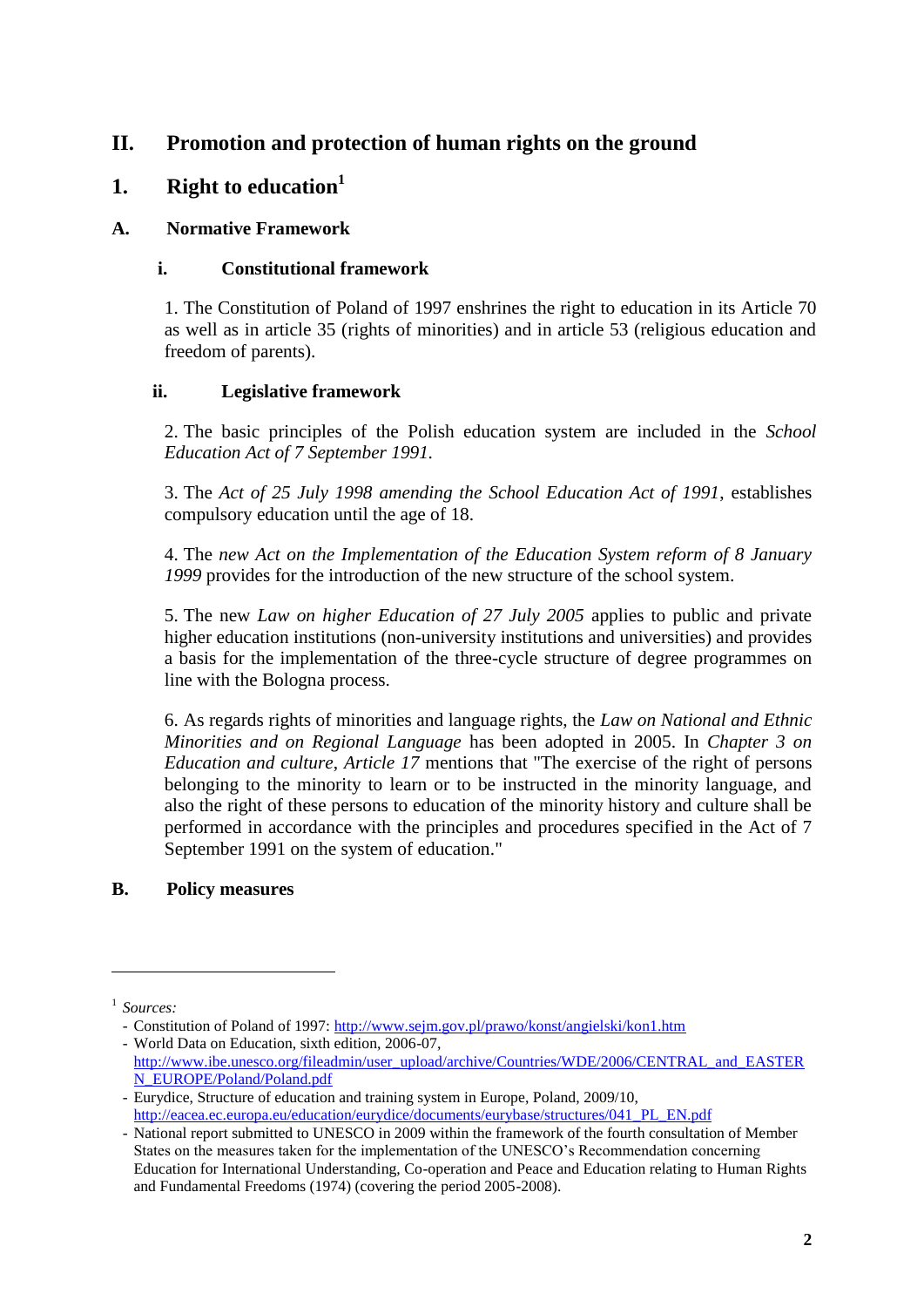7. The *Initial Draft of the National Development Plan for the years 2007-2013* points out three areas for activities related to the priority of "Knowledge and competencies":

- a. Better access to education;
- b. Support to openness of the youth information system;
- c. Training and in-service training of persons working with youth.

#### **i. Education of Human Rights**

8. Poland is involved into the incorporation of human rights issues into the *New Core Curricula for General Education.* Moreover a Committee for the European Year of Citizenship Education was set up and a website [www.polska-izrael.edu.pl](http://www.polska-izrael.edu.pl/) has been created.

9. In the years 2006 – 2008 in many educational projects, a greater attention was focused on the themes of cultural, ethnic and religious diversity and the rights of minorities, tolerance. By creating new educational materials and establishing elearning platform it is intended to deliver new ideas about ways of sharing knowledge about human rights in Polish schools.

10. The works on the government's program project *Safe and Friendly School,* started in December 2007, focused on the social dimension of the school climate that plays an important role in the improvement of the safety in schools through, among others, increasing the autonomy of students in schools. Issues related to the human rights education will surely be an important part of it. The program was approved by the Council of Ministries in August 2008 and since then it has been implemented due to the cooperation of Ministry of Justice, Ministry of National Education, Ministry of Labour and Social Affairs, Ministry of Health, local authorities, science and research institutions, youth organizations and associations, etc.

11. In 2008, a budget of about 51.100.000 PLN was allocated for the realization of Safe and Friendly School program.

#### **C. Cooperation**

12. Poland did not report to UNESCO within the framework of the seventh consultation of Member States on the measures taken for the implementation of the Convention against Discrimination in Education (covering the period 2000-2005).

13. Poland reported to UNESCO in 2009 within the framework of the fourth consultation of Member States on the measures taken for the implementation of the *UNESCO's Recommendation concerning Education for International Understanding, Co-operation and Peace and Education relating to Human Rights and Fundamental Freedoms* **(**1974**) (**covering the period 2005-2008).

# **2. Right to take part in cultural life<sup>2</sup>**

**.** 

<sup>&</sup>lt;sup>2</sup> Sources : [http://culturalpolicies.net](http://culturalpolicies.net/)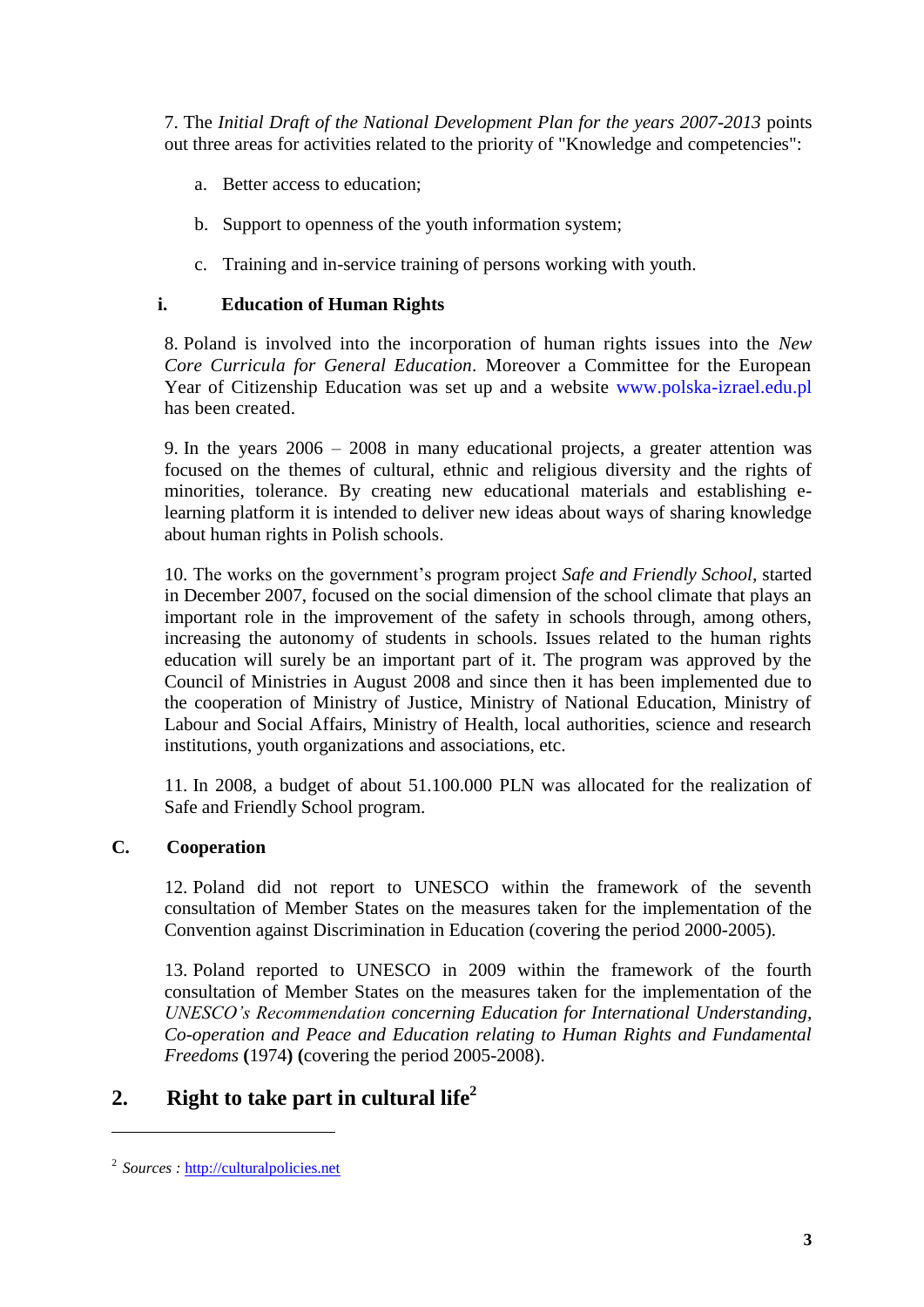#### **A. Normative Framework**

#### **i. Constitutional framework**

14. The constitution of the Republic of Poland, as adopted on 2 April 1997 recognizes the right to take part in cultural life  $(Art. 6)$ , and especially Art. 73 "The freedom of artistic creation and scientific research as well as dissemination of the fruits thereof, the freedom to teach and to enjoy the products of culture, shall be ensured to everyone.").

#### **ii. Legislative framework**

15. This includes the Act on the Protection of Monuments and the Guardianship of Monuments, ensuring legal, organizational, and financial conditions of protection and maintenance on national and regional levels as well as by site owners.

#### **B. Institutional framework**

16. The Ministry of Culture is the main responsible entity. The National Centres for Culture and for Historical Monument Studies and Documentation and the Voivodeship (regional) Monument Protection Offices are responsible for inventories, conservation, investigation and dissemination of knowledge on cultural heritage. Heritage conservation is institutionally integrated.

17. Concerning the 2005 Convention on the Protection and Promotion of the diversity of Cultural Expressions, Poland has designated a point of contact to be responsible for sharing information on the Convention and promoting it within its territory. In addition to acting as communication channels through which this information can be disseminated to relevant Ministries and public agencies, the point of contact can also respond to queries about the Convention from the general public.

#### **C. Policy measures**

18. Among the most important governmental strategic policy documents and established structures is the National Culture Development Strategy Supplement for 2004-2020, which is the main cultural policy framework.

19. Since 2006, Poland has embarked into designing new cultural policy priorities to promote "creativity through support to artists and students", make "capital investments in cultural Infrastructure", promote "Polish culture abroad", "local Initiatives and creative activities", as well as "improve reading habits, increase access" to library collections, support for publishing houses and book distribution networks, translations of works etc.‖ Those policy measures support the implementation of the 2005 Convention on the protection and promotion of the diversity of cultural expressions.

#### **D. Cooperation**

20. Poland concluded several bilateral and multilateral agreements with neighbouring countries, including a new agreement to be signed with Belarus, and as such cooperates actively in heritage safeguarding initiatives in the region. It participates in and hosts numerous international training courses and seminars. Polish experts are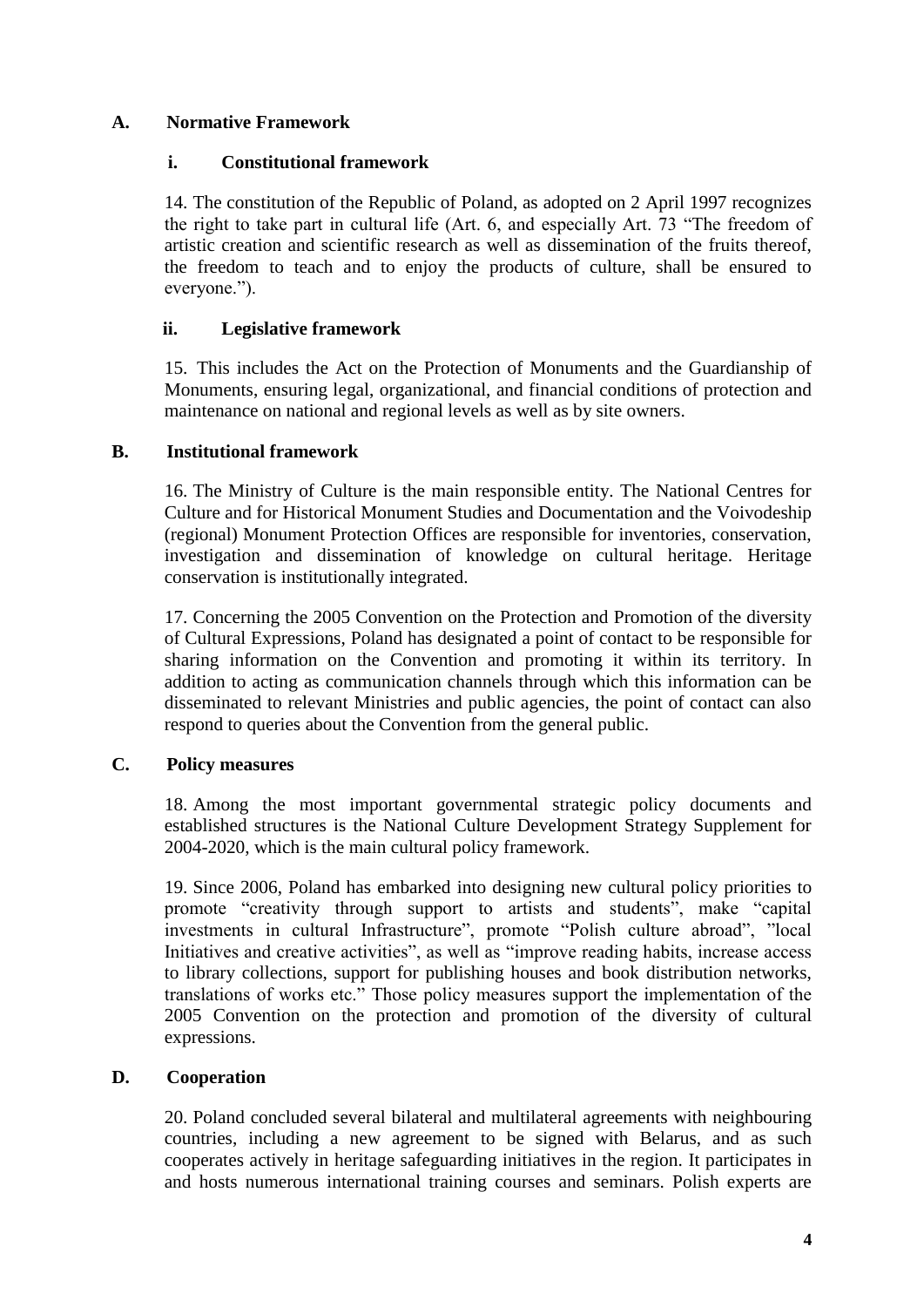active among the networks of European professionals.

#### **E. Work with civil society**

21. Civil society organizations, the private sector, local communities, individuals and NGOs are involved in the cultural life of Poland and are increasingly active and engaged, undertaking initiatives that support the implementation of the three major cultural conventions of UNESCO, thereby supporting their principles.

#### **F. Achievements, best practices, challenges and constraints**

22. Poland served on the World Heritage Committee from 1976 to 1978. The Increased interest and awareness of the society on the importance of heritage values has brought additional funds for their protection against the pressures of development.

23. However, the growth of tourism remains a threat to heritage. Educational programs should be enhanced and are insufficiently coordinated.

#### **G. Capacity-building and technical assistance provided and/or recommended by UNESCO**

24. Poland cooperates actively with UNESCO, which supports the organization of seminars and expert meetings and facilitates restoration, safeguarding, management, promotional and awareness-raising activities.

## **3. Freedom of opinion and expression**

#### **A. Achievements, best practices, challenges and constraints**

#### **i. Legislative framework**

25. The Polish constitution guarantees freedom of the press and prohibits both preventive censorship and licensing requirements for the press. It also proclaims that the main task of the National Broadcasting Council (KRRiT) is to safeguard the freedom of speech, the right to information and the public interest in radio and TV.

26. However, defamation law is still under Poland's Criminal Code and, crucially, it is still employed. This may result in journalistic self-censorship.

27. In December 2010, the Polish Supreme Court decided that all electronic press in Poland must be registered. The Court also decided that media that publish stories before cited sources have had a chance to reread them will be liable for fines, in October 2008.

28. The National Broadcasting Council also has the power to impose fines on broadcasters. However, the criteria for penalties are not clearly spelt out, which may cause irregularity in procedure.

29. The politicization of the National Broadcasting Council has been cause for concern. Its extensive competences — especially direct nominations of Supervisory Councils of public radio and  $TV$  — allow the governing forces significant influence over audiovisual media.